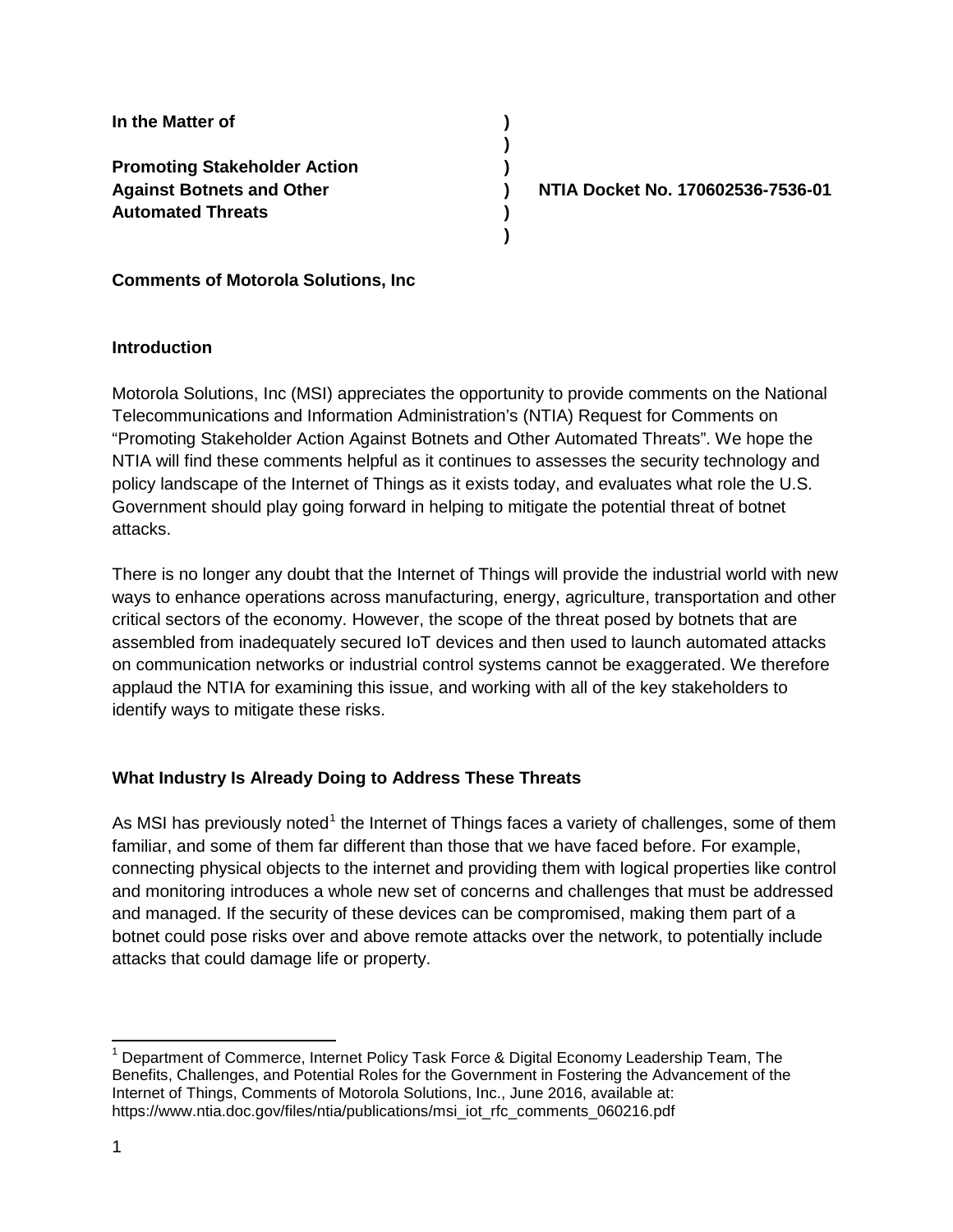This RFC requests input on a series of broad questions, including what solutions are currently working to address automated and distributed threats, what gaps still exist in these remedies, and what role the government should play in addressing the threats posed by botnets and other automated threats. Below we provide some proposals to be considered in response to these questions.

# **Approaches That Are Working**

We believe the public-private partnership (PPP) approach is the most effective way for government and industry, working together, to identify and address the complex security threats to the Internet of Things landscape, including the creation and manipulation of botnets. Rather than adopting a top-down regulatory approach, a more appropriate role for government will be to work with industry to help identify issues and threats, and then leverage its ability to bring stakeholders together to broadly address these issues. The NTIA multi-stakeholder process currently being used to address Internet of Things security issues is a good example of the government using its convening power to achieve consensus across the industry to address a common set of problems. This approach will ensure buy-in from the stakeholders, and give them the incentive to invest in the identified solutions to address their own unique security risks.

In [2](#page-1-0)015 The FCC TAC Cybersecurity WG released a White Paper<sup>2</sup> detailing its assessment and recommendations for addressing security and protection of IoT consumer products. This White Paper identified gaps in cybersecurity for existing IoT solutions, noted a variety of industry standards that had been or were being developed to address the IoT cybersecurity landscape, and listed multiple best practices that have already been developed for securing IoT devices. This effort provided some important recommendations for improving security of consumer IoT devices, and also provided an important example of how the Public-Private Partnership approach can achieve industry consensus on identifying and mitigating cybersecurity threats in the IoT space.

Any effort to address botnets and other automated threats should also leverage, where possible, consensus-based industry standards. The information and communications technology industry (ICT) already embraces numerous standards and best practices for assessing and managing risk, at both the operational and technical level. Open, voluntary standards development efforts led by industry will ensure that these standards-based solutions will be interoperable and applicable across a wide array of market-segments, use cases and geographies. The use of international standards and best practices, rather than market-specific or country-specific standards, will also help encourage a global approach to addressing these issues, which pose a threat that is global in scope.

<span id="page-1-0"></span><sup>&</sup>lt;sup>2</sup> Federal Communications Commission, Technological Advisory Council, Cybersecurity Working Group, Applying Security to Consumer IoT Devices Subcommittee, Technical Considerations White Paper, December 2015, available at https://transition.fcc.gov/oet/tac/tacdocs/reports/2015/FCC-TAC-Cyber-IoT-White-Paper-Rel1.1-2015.pdf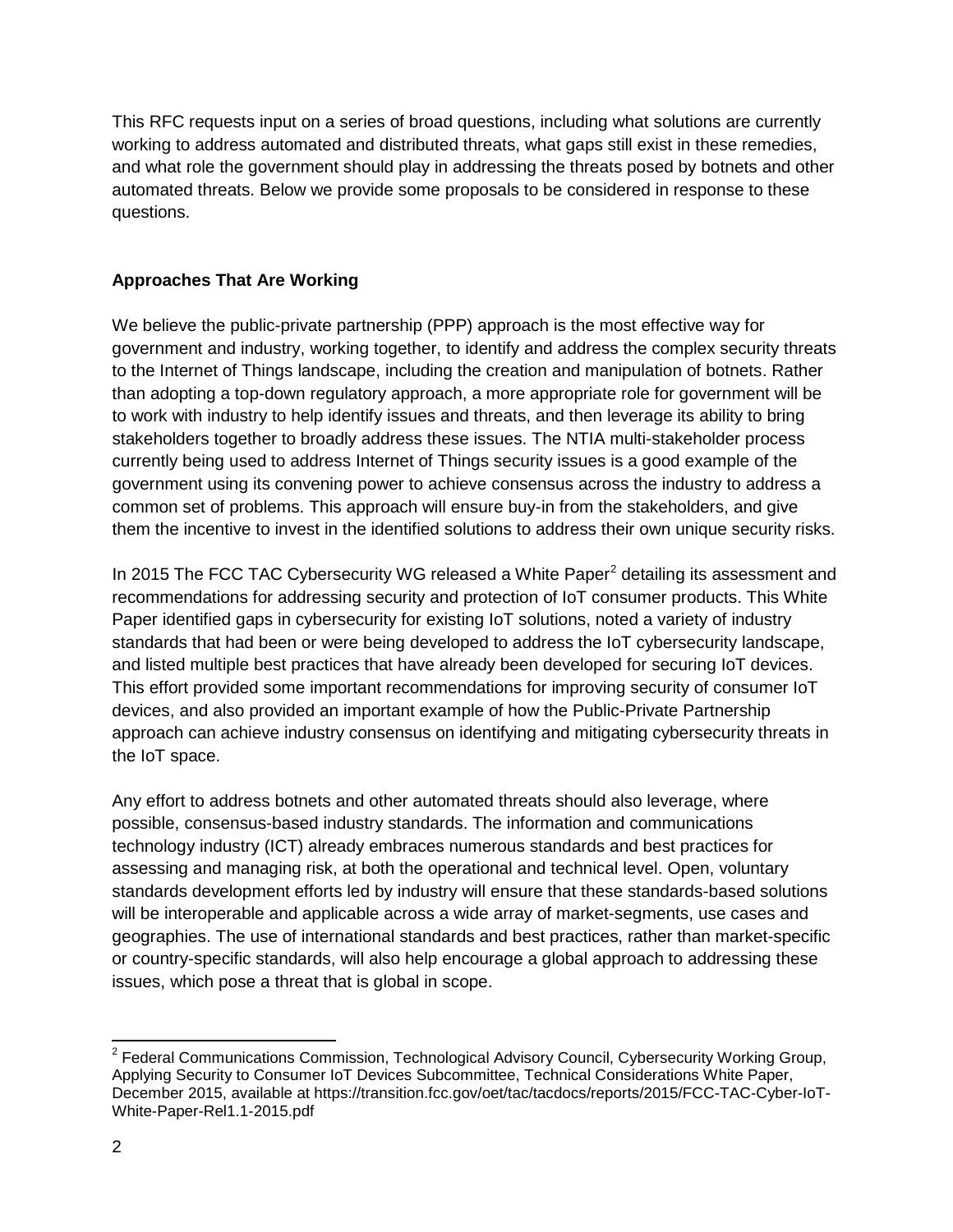## **What is Still Needed**

With all of the effort already underway to assess botnet threats, there are still policy gaps that need to be addressed. There are many opinions regarding the best approach for crafting an overall policy for addressing this sort of automated threat, with some arguing for a common policy approach, to leverage knowledge gained across the IOT landscape. While it does make sense to begin with a common horizontal policy framework where possible, mitigation of the threats posed by botnets and other automated attacks would also benefit from a more detailed categorization of the IOT landscape. IOT categorization is critical because different IOT applications will have different levels of vulnerability, and therefore some could sustain a greater impact if attacked. Cybersecurity attacks on IoT systems such as transportation, utilities or industrial systems can differ from regular cybersecurity attacks, since these attacks can affect physical objects like the electrical grid, safety-related networks or other potentially life-impacting devices or networks.

Therefore, we recommend starting with a horizontal policy framework that takes into account the input of agencies and stakeholders with a wide variety of perspectives to maximize the value of the resultant solutions for addressing botnet threats. From that platform, those recommendations and solutions can then be enhanced, as needed, based on the sometimes unique needs of the different IOT market segments. This customized approach to botnet resilience policy could provide more benefit than simply taking a one-size-fits-all approach.

# **Governance, and the Role of the Government**

While the government has a key role to play in the mitigation of botnet threats, it should seek to avoid taking a heavy-handed regulatory approach that cannot keep pace with technology innovation, or the evolution of IOT-based cybersecurity threats. The rate at which the risks posed by botnets are evolving is accelerating, and the identification and development of responses to these threats must be just as nimble. Leveraging the public-private partnership approach as discussed above will provide industry and the government with the most up-to-date information and solutions to these threats. In its IoT Green Paper, issued by the Department of Commerce earlier this year, one commenter argued that "overly prescriptive regulations could impede stakeholders' abilities to respond to ever-changing threats..."<sup>[3](#page-2-0)</sup>, and we agree that this is a valid concern. Foregoing rigid and burdensome regulations will avoid a regulatory environment that could actually impede the development of innovative solutions to the risks posed by botnets. Where regulation is necessary, the government should adopt an approach that is transparent and flexible enough to avoid impeding the development of effective solutions on a global scale, always keeping in mind that regulations can impose added cost and delays in getting solutions into the marketplace.

<span id="page-2-0"></span><sup>&</sup>lt;sup>3</sup> Department of Commerce, Internet Policy Task Force & Digital Economy Leadership Team, Fostering the Advancement of the Internet of Things, January 2017,at 25, available at https://www.ntia.doc.gov/files/ntia/publications/iot\_green\_paper\_01122017.pdf.